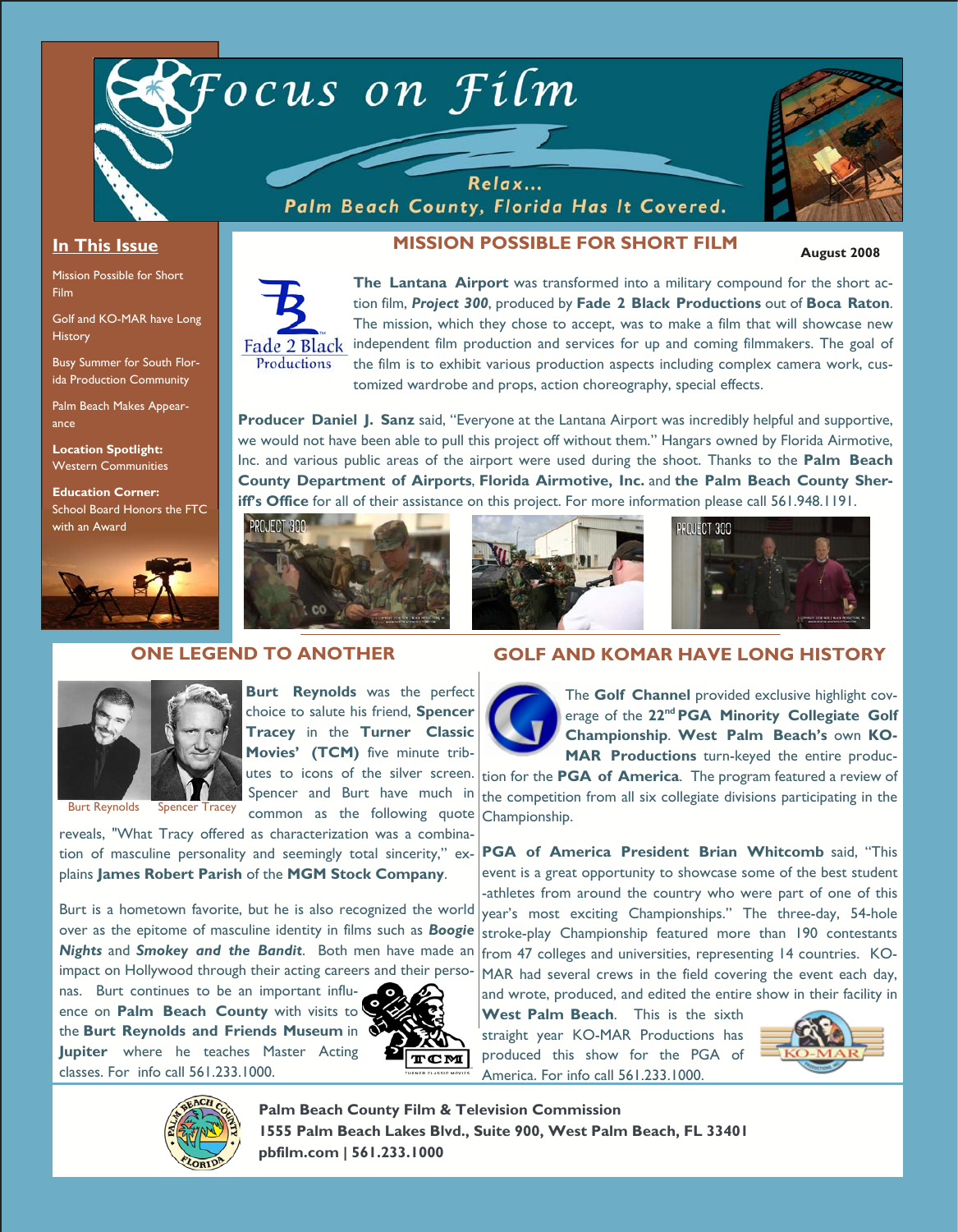## **SHOW TO SEPARATE HOPE FROM HYPE**



Accomplished medical scientist, author and speaker, **Dr. Donna Douglas** now plans to add TV personality onto her resume with a new talk show, *The Dr. Donna Show*. The PBC native who has been cited by such publications as the *Journal of Clinical Investigation* and *Journal* 

Donna Douglas

*of Nutrition* is passionate about sharing her knowledge with others and thinks TV is a great medium to reach a large audience.

Douglas said, "The health statistics in the U.S. are alarming. We have to reverse this trend and do it now. That's why I'm excited about creating a show where people will go away energized and ready to enjoy life." Featuring celebrities and medical experts, the show will likely film in PBC and is in the works of teaming up with a production company. For more info call 561.847.7086.

#### **AVANTI OFFERS CLEVER SOLUTION**



For over 18 years **Avanti Visual Communications** in **Palm Beach Gardens** has been creating videos that

advertise or market a product or service. Now Avanti Visual is offering one clever way to stretch marketing and advertising dollars in lean times by using new media techniques that are less expensive and in many cases just as effective. Channels such as **"My Space"**, **"Google Video Ads"**, **"You Tube"**, and **"Monster.com"**, are the new marketing tool.

Some of Avanti's recent multi-media projects include explaining the benefits of **FPL**'s clean renewable energy, training a sales force on the features and benefits of the new line of **Nicklaus Golf Clubs** or producing a Webisode featuring a new breakthrough medical procedure. They use a variety of platforms from Powerpoint presentations to cell phone video messages. For more information visit avantivisual.com.

#### **BUSY SUMMER FOR SOUTH FLORIDA PRODUCTION PROFESSIONALS**



**FRANCE** 

**INEM** 

The film industry in **South Florida** has been busy this summer with networking events and production. More than 250 people recently attended the **South Florida Film Industry Reception** at **Christopher's Nightclub** in Ft. Lauderdale. Newly appointed **State Film Commissioner Lucia Fishburne** attended the event and met with filmmakers from **Palm Beach County**, Broward and Miami-Dade.



In mid-July, **The Florida Film Production Coalition Initiative**, a group formed to support incentives for filming on a State and Local Level held their first meeting and brainstorming session at the Conrad Hilton Hotel, with much success. The support of the South Florida Film Community was evident with over 125 members of all crafts attending. With such an active film community, it is no wonder that Florida gets a well-deserved plug in the new issue of **Production Update** as one of the top ten locations for film and video production. The ranking is based on several factors which include incentives, support facilities and services, and crews. One of Florida's most appreciated assets is its versatile and film-friendly locations. The industry is recognized year-round with dozens of film

festivals including **Palm Beach County's** own **Palm Beach International Film Festival**. With celebrated crews and versatile locations, and a film-friendly environment South Florida is poised to attract the heavyweight productions to its sunny shores. Recent productions include *Untitled Teen Road Movie* starring **James Marsden** and *Son of Mourning* starring **Heather Graham**  both of which filmed partly in Palm Beach County. For information please call 561.233.1000.



## **FESTIVAL SHOWCASES FRENCH FILMS**

For the last 4 years **French Feelings Films** has provided movie fans an opportunity to view quality French cinema. This

year they plan to expand. The Fourth Edition of **France Cinema Miami**, will be held November 7th – 9th at the AMC Cocowalk Theatre – Miami, and the First Edition of **France Cinema Boca Raton** will be held on November 14<sup>th</sup> – 16<sup>th</sup> at the **Sunrise Mizner Cinema** in **Boca Raton**.

During these 2 weeks the South Floridians will be able to discover movies in French with English subtitles and will have the opportunity to meet with French actors, directors and producers. **France Cinema Floride (FCF)** has become the most anticipated showcase of French films in South Florida and one of the biggest events in the United States dedicated to the French Cinema. FCF produces both France Cinema Miami and France Cinema Boca Raton. For info visit Francecinemafloride.com.

#### **PALM BEACH MAKES APPEARANCE**



*Privileged*, a new show that premieres this Fall on the **CW**, needed authenticity. The show is set in **Palm Beach** and follows Megan Smith **(JoAnna Garcia)** as she uses her ivy-league education to tutor teenagers living in Palm Beach. In order to keep the show authentic (it is shot primarily in LA) the producers have hired **Lantana-based**,

**America By Air, LLC** to do stock photography for the show.

The company provides everything from aerials to international ground shots, shot on HD or film. Their website includes a subject list with footage from around the world. The footage will help provide the unique look and feel of Palm Beach. For more information visit cwtv.com and Americabyair.com.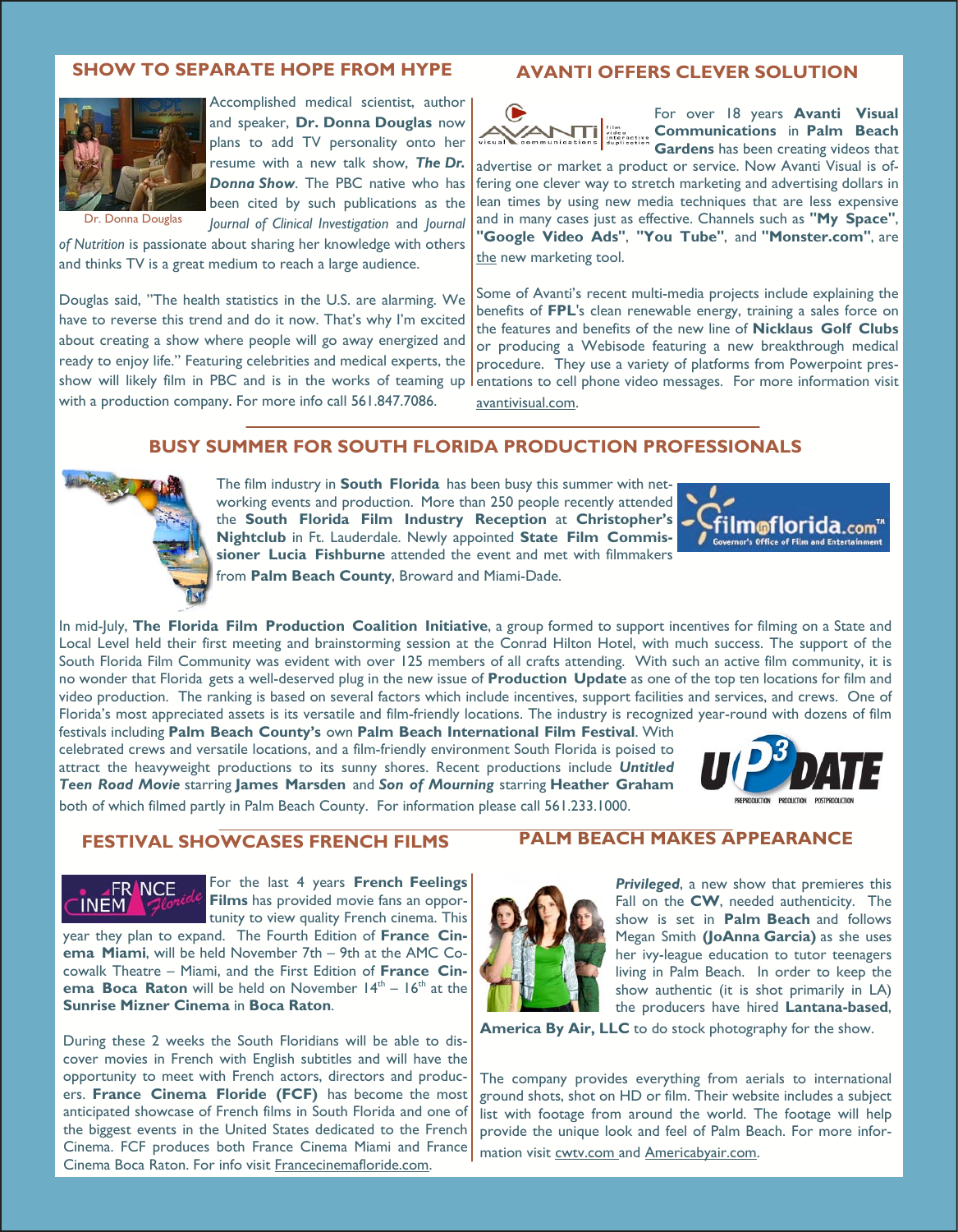## **EDUCATION CORNER: PBC FTC RECIEVES AWARD FROM THE COUNTY SCHOOL BOARD**



Representatives of the FTC & the PBC School District

**The Palm Beach County Film & Television Commission (FTC)** was recently honored with an award from the **Palm Beach County Board of Education** recognizing the positive impact the FTC has had on education in the County. These accomplishments are the result of a contract with the **Office of Economic Development**. Among the highlighted accomplishments was the largest student film competition in Florida, **The Palm Beach International Film Festival's Student Showcase of Films.** The highly-anticipated production hands out \$30,000 in awards to well-deserving student filmmakers. The FTC also coordinates and hosts the **Career Education Business Leadership Committee (CEBLC)** as part of **Superintendent Art Johnson's** initiative to formalize community and educator partnerships. The FTC's **Student One-Stop Permitting** has allowed for numerous student produc-

tions to take place in the County and has familiarized students with the permitting process.

The FTC coordinates professional workshops for film & television instructors to attend and earn teacher certification points. PBC students also have access to \$50,000.00 worth of state-of-the-art equipment through a loan out pool, housed at **The Education Network** for all of the schools to utilize. The FTC sub-contracted a Service Technician for a six-month period to evaluate, repair, reconfigure and suggest the purchase of equipment, for the proper functioning of existing television production and editing facilities in 14 PBC schools. As a result, they purchased and donated \$10,000 worth of equipment to schools with most immediate need. Over the years, the FTC has continued to recognize education and student filmmakers as a priority. The award is appreciated and offers



validation that these programs have made a difference! For information call 561.233.1000.

#### **SILVER BEACH GETS SILVER TELLY**



**Silver Beach Productions, Inc.** and **evanswell advertising** have been honored for *ArtiGras 2008* at the **29th Annual Telly Awards** with a **Silver Telly**. The commercial was produced for the **2008 ArtiGras Fine Arts Festival** in **Jupiter** and features **Rus-**

**sell Gulick** creating a painting for ArtiGras. The entire spot was shot in HD utilizing time-lapse photography.

**Chairman** of the judging panel, **Richard Friley** explained, "As judging chairman, our judges are honored to have evaluated such an incredible body of work. The quality of work exceeded our expectations, even in this challenging overall market and it is a true accomplishment for our winners." The ArtiGras 2008 TV commercial can be viewed online at youtube.com/watch? v= 6EuMncRA6k. For more information please visit SilverBeach-Productions.com or evansewell.com.

## **THE SHOW THAT KEEPS ON GIVING**



Shot at **PGA National Golf Courses** in **Palm Beach Gardens** in 2007, **Fine Living TV Network's** *The Wandering Golfer – Palm Beach* episode was re-broadcast in 2008*.* The show is hosted by **Gia Borca**, who travels to the world's golf destinations to explore the sport, its colorful people, and culture.

Gia Borca

In the Palm Beach episode, she begins in New Jersey, where she recounts growing up, playing sports and eventually finding golf. Then she's off to sunny Palm Beach, Florida, where she dips her toes in the sand and meets two promi-

nent golf personalities: Course designer **Jack Nicklaus II** and LPGA teenage phenom **Morgan Pressell**. For more information please call 561.233.1000.



**FTC WELCOMES A NEW INTERN**



Brett Eckert

**Brett Eckert** has recently joined the **Palm Beach County Film & Television Commission (FTC)** team as the latest intern in their comprehensive internship program. Brett is a motion picture major at the **University of Miami** and will be a sophomore in the coming year.

Brett wanted to intern at the FTC to be involved in film industry while visiting home for the summer. Brett expects to gain an understanding of film permitting and how the filmmakers find shooting locations. He sees himself as an aspiring filmmaker whose experience at the FTC will help him in the real world. For more information, please call 561.233.1000 or visit pbfilm.com.

### **A GLIMPSE INTO A UNIQUE WORLD**



**Palm Beach County's** own, **Skipper Mike** has been around boats his entire life and now he is sharing his love of boats on *Yachting World TV* and *Power and Sail TV*. Yacht manufacturers, Captains, and nautical entrepreneurs in the marine industry all visit with Skipper Mike with a story to

Each interview sheds a little light on the boating world of Skipper Mike. His animal companions, Mojo the Cat and C-Dog often make guest ap-

pearances on the show. The new specialty show has been created with global audiences in mind and will be easy to access. "Yachting World TV" and "Power and Sail TV" can be viewed on the web and iPhone via a Podcast. Skipper Mike's show premieres on August 7, 2008. For more information, please visit Yachting worldtv.com.